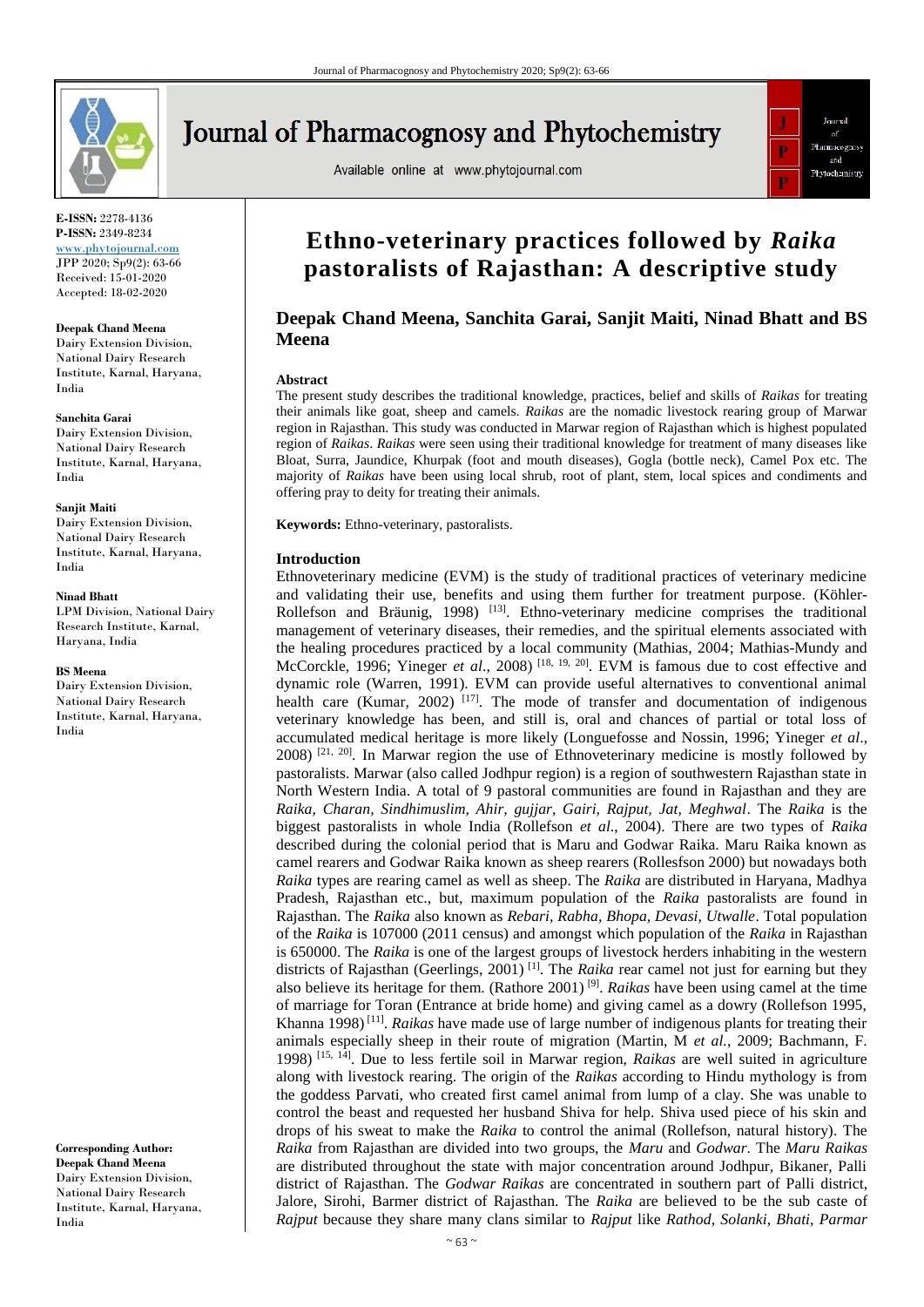etc. These clans are called '*NAKH'* in the *Raika*. These clans are further sub-divided in *SHAKHS* (branches). The *shakhs* are also known as "*VIHOTAR*" which means Vis+Sau+Ter (20+100+13=133) e.g. *Aal, Bhopu, Bhim, Chauhan, Devasi, Hathol, Garsar, Jamla, Navor, Pahwala, Patval, Ranva, Shilora* etc. every year after monsoon. It is very interesting to see that Raika have good traditional knowledge regarding use of shrub, local plant at local condition for treatment of their animals (Martin *et al.* 2001, Bachmann *et al.* 1998) [14] . The *Raika* used to migrate with their animal camels, sheep, goats (Table 1) towards eastern Rajasthan, Haryana, Madhya Pradesh.

| Sr no. | <b>Animals</b> | <b>Breeds</b>    |
|--------|----------------|------------------|
|        |                | Mewar            |
|        | Camel          | Marwari          |
|        |                | Malvibikaneri    |
|        |                | Jaisalmeri       |
|        | Goat           | Marwari          |
|        |                | Sirohi           |
|        |                | Boti (Marwari)   |
|        | Sheep          | Bhagali (Sonadi) |

**Table 1:** Livestock Breeds reared by the *Raika* pastoralist

# **Contribution of the** *Raika* **pastoral community**

- □ The *Raika* pastoralists developed a variety of livestock breed based on their traditional knowledge and they are selling their developed breed in all around the India.
- □ The *Raika* provides service to village near their grazing land and through migratory route they supply manure to farmers.
- □ The *Raikas* are disseminating their traditional knowledge regarding animal's disease treatment to another community.
- □ The *Raikas* are helping to conserve the biodiversity of the local ecosystem.

(*Raika* bio- cultural protocol, 2009)

## **Materials and Methods**

The aim of this study was general understanding of ethnoveterinary practices followed by *Raikas*. The information was collected regarding treatment of their animals for different diseases using their traditional knowledge that has been passing from generations. Rajasthan is divided in nine regions. Among these nine regions, Marwar region was selected purposively for this study. Two districts namely Pali and Jodhpur were selected and Bali and Bilara tehsils was selected from each district, respectively. From each district three villages were selected randomly and from each village twenty respondents were selected randomly. So a total of 120 respondents were selected for whole study and participatory method and personal interviewing method was followed for collecting the information. Each participant was confronted with several questions and thorough discussion was done about the practices followed in their particular tract. Villages were visited around 9-10 times for collecting and recording the data by performing personnel interview of all the participants. Finally the data was compiled based on the information collected and results were interpreted as shown in the table. 2.

## **Result and discussion**

Life of *Raikas* of Rajasthan is very difficult due to unavailability of feed and fodder for their animals so they used to migrate other places like Madhya Pradesh, Uttar Pradesh, and Haryana in search of fodder and in rainy season they used to stay in their native places. Group of their family is known as "Dera" and group of 8-10 families migrates together*,* there are 3000-4000 sheep's in one dera. Out of 8-10 families they choose one leader who is known as *Patel* or numberdar. Patel should have a good relation with other community members and government officers. Marwar region of Rajasthan among the *Raika* pastoralists have migratory life, so they are far away from modern ethno-veterinary practices. So they believe in treating their animal disease through their traditional knowledge like use of roots of plants and home spices and for some disease they are offering pray to god Singh *et al.* (2013) <sup>[3]</sup>. This study was conducted among *Raikas* of Rajasthan and found that most of the *Raikas* are illiterate and their primary source of income was from animals. They are earning income through selling animals, milk, wool etc. but due to unavailability of modern technology they are treating their animal through traditional knowledge. A total of 24 practices were followed by *Raikas* for treating their animals like sheep, goat and camel. *Raikas* were mostly using alum for treatment of many diseases and alum is also known as "Ramban" among them due to many uses. They were using turpentine oil, black salt etc. for treating Bloat, Surra disease in animals. The disease was mainly seen in rainy season and in these disease animal stops to intake fodder and water. So treatment of this disease mainly followed four practices. For fatgiya disease they used arid fruit kachri such kind of result also found by Dheeraj *et al.* 2013. In case of camel pox mix of vanaspati ghee and camel milk was used by them. They were using Adusa tree flower tea mostly for treating Jaundice and in case of outbreak they offer pray to God (IIRR 1998). So there were many traditional practices followed by them which are enlisted below in table.2.

**Table 2:** Ethno-Veterinary Practices followed by *Raikas* for treating their animal

| <b>ITK</b><br>No. | <b>Purpose</b>                         | Animal                | Procedure                                                                                                                                                                                                                                                                                                                                              |
|-------------------|----------------------------------------|-----------------------|--------------------------------------------------------------------------------------------------------------------------------------------------------------------------------------------------------------------------------------------------------------------------------------------------------------------------------------------------------|
| Ι.                | <b>Bloat</b>                           | Camel, Goat,<br>Sheep | Turpentine oil-100 ml<br>Black salt-100gm<br>$Hing-30gm$<br>Linseed oil-500ml<br>First take 500ml linseed oil than mix turpentine oil after that 100gm black salt mix with turpentine<br>oil and linseed oil than mix Hing. After that shake all the materials in 1 bottle than provide drink to<br>animals and should not be provide water up to 2hrs |
|                   | Swelling in intestine                  | Camel                 | Boil kali jiri (Centratherum Anthelminticum) with water up to 30 min than provide to animal                                                                                                                                                                                                                                                            |
| 3                 | Broken the legs<br>(Difficult to walk) | Camel                 | Cut the bark of babul ( <i>Vachellia nilotica</i> ) and mix with boil water for 1hrs and then that boiled<br>water is provided to animals for 3 days                                                                                                                                                                                                   |
| 4                 | Neck sprain                            | Camel, Goat,<br>Sheep | Applied hot iron on neck                                                                                                                                                                                                                                                                                                                               |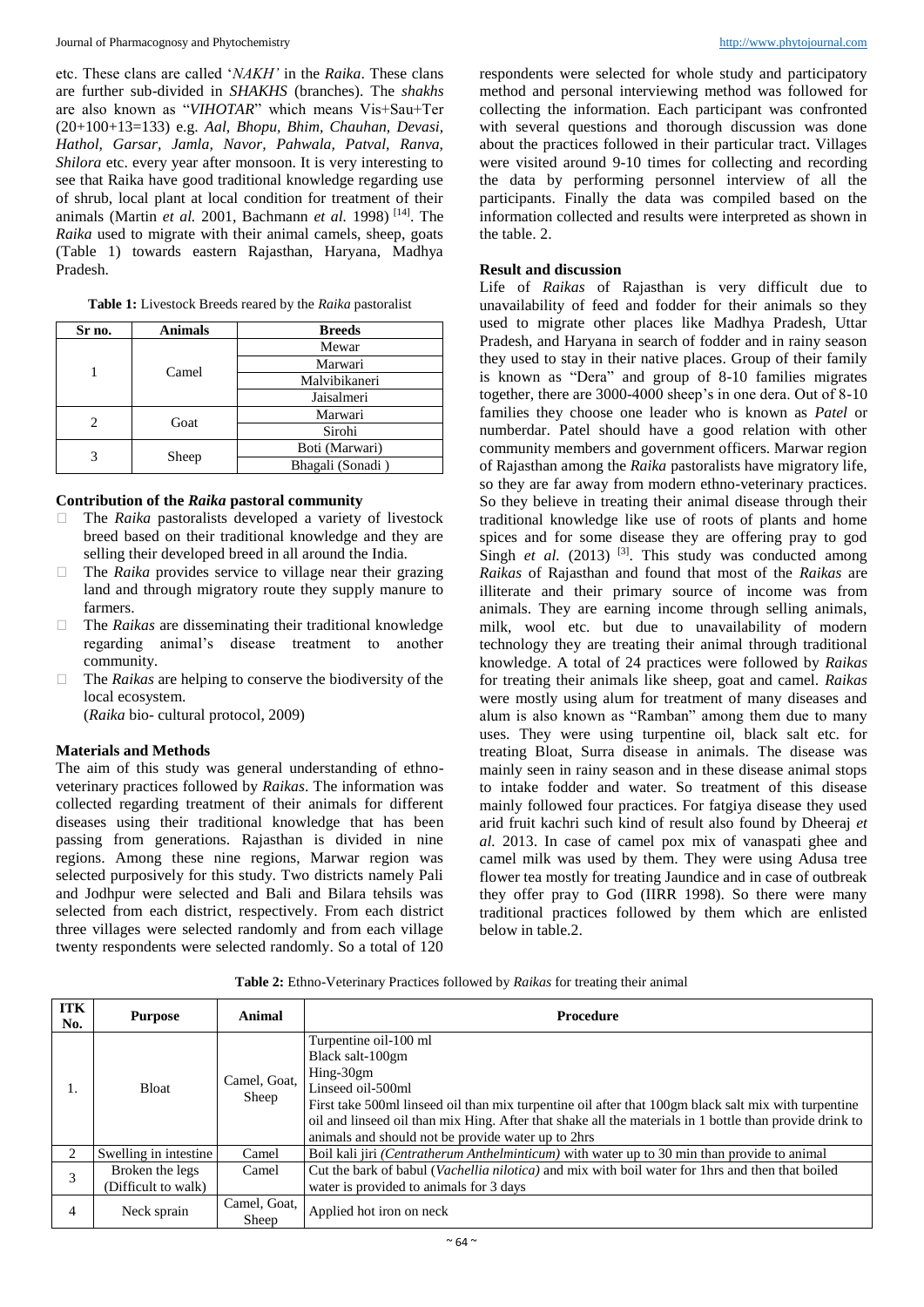|    |                                |             | 1.<br>Jaggary mix with water and provide to animals                                                                                                       |
|----|--------------------------------|-------------|-----------------------------------------------------------------------------------------------------------------------------------------------------------|
| 5  | Surra                          |             | 2.<br>Put cold water on animal's head                                                                                                                     |
|    | (High fever<br>Less appetite)  | Camel       | Provide onion to animals as much as possible<br>3.<br>Nirgandi (vitex negundo)+ root of drumstick + pitpada+ desi ajavayan + black salt + rock salt<br>4. |
|    |                                |             | every items 250 gm and 15 gm hing and mix together and make powder and take little powder                                                                 |
|    |                                |             | mix with almost 70gm ghee and provide to animals for 2 times in 1 days and for 5-6 days                                                                   |
|    |                                | Sheep &     | Alum + jaggary, less alum but more jaggary mix both and boil with water for 30 mins and keep                                                              |
| 6  | Diarrhoea                      | Goat        | whole night and provide to animals in early morning for 4-5 days                                                                                          |
|    | Jaundice (piliya)              |             | Make tea of Adusa tree (Adhatoda vasica Nees) flower and given to animals for 7-8 days<br>1.                                                              |
| 7  |                                | Sheep, Goat | $\overline{2}$ .<br>Wood of palash tree and boil with water for 2-3hrs and provide to animals                                                             |
|    |                                |             | 3.<br>Visit to temple                                                                                                                                     |
| 8  | Itching                        | Sheep, Goat | Desi babul and leaves of mehndi mix with cold water and given to animals<br>1.                                                                            |
|    | Blue tongue disease            |             |                                                                                                                                                           |
| 9  | (swelling of nose              | Sheep, Goat | Take banana and dip gingelly oil and give to animals after that give aloavera (first make slice of                                                        |
|    | Purple color of                |             | alovavera) and given to animals for 7 days                                                                                                                |
|    | tongue)                        |             |                                                                                                                                                           |
|    |                                |             | Give desi eggs<br>1.                                                                                                                                      |
|    | Broken legs                    |             | 2.<br>Alum + pure milk given to animals for 4 to 5 days                                                                                                   |
| 10 | (thakela)                      | Sheep, Goat | 3.<br>Hot iron are applied                                                                                                                                |
|    | (Difficult to walk)            |             | 4.<br>Mix of castor oil, water, turmeric, ghee, jaggary, ajwain and guar patha are given to affected<br>animals                                           |
|    |                                |             | $Alum + turneric + clove + rock salt mix all the materials and make powder than put in the hot$                                                           |
| 11 | Fever                          |             | water and given to animals for 2-3 days                                                                                                                   |
|    |                                |             | Very rare chance to save of animals<br>1.                                                                                                                 |
| 12 | Fatgiya                        | Sheep       | 2.<br>Given powder of kachri (Cucumis melo)                                                                                                               |
|    |                                |             | 3.<br>Pray to god                                                                                                                                         |
|    | Licking soil by                |             | Alum + fenugreek + mustard oil mix all the items and provide to animals for 15-20 days but one                                                            |
| 13 | animals (pica)                 | Camel       | day provide other days should skip                                                                                                                        |
| 14 | <b>Bloat</b>                   | Camel       | Husk of isabgol mix with water and given to animals                                                                                                       |
| 15 | Internal parasite<br>(worms)   | Sheep/goat  | Feeds seeds of pumpkin, first dry all the seeds of pumpkin for 3-4 days than make powder of the                                                           |
|    |                                |             | dry seeds give that seeds mix with fodder and give to affected animals                                                                                    |
|    | Kidney stone                   | Goat/sheep  | Onion + juice of lemon $\frac{1}{2}$ garlic + apple (upper layer) First cut the onion and garlic and keep in one                                          |
| 16 | (stopping of urine)            |             | utensils than put juice of lemon and apple and give some heat boil until onion and should mixture                                                         |
|    |                                |             | properly than that mixture gives to animals                                                                                                               |
| 17 | Flatulence                     | Camel       | Leaves of cassia angustifolia (sonamukhi) fed to the animals for 4-5 days<br>1.                                                                           |
|    |                                |             | 2.<br>Give castor oil                                                                                                                                     |
| 18 | Constipation<br>blood in urine | Goat/sheep  | Leaves powder of custard apple mixed with mustard oil and given to animals                                                                                |
| 19 | (hematuria)                    | Sheep/goat  | Infusion of seeds of fenugreek given to animals for 3 days and twice in 1 days                                                                            |
|    |                                |             | Make paste of neem leaves and applied to affected animals<br>1.                                                                                           |
| 20 | Ectoparasite                   | Sheep/goat  | 2.<br>Roots of grass and mustard oil mix and make paste and applied on the animals                                                                        |
| 21 | <b>Blood</b> clotting          | Camel       | Put mustard oil on head of camels                                                                                                                         |
|    | Pneumonia                      |             |                                                                                                                                                           |
|    | (Weakness)                     |             |                                                                                                                                                           |
| 22 | Not taking food                | Camel       | Mixture of saunth (zingiber officanle) and jaggary in lukewarm water and feed to animals<br>1.<br>2.<br>Methi + mustard oil feed to camels                |
|    | Coughing                       |             |                                                                                                                                                           |
|    | Cold)                          |             |                                                                                                                                                           |
| 23 | Snake bite                     | Camel       | Bark paste of gular (ficus racemose) and provide to feed root of chhoti buti (Aerva lanata)<br>1.                                                         |
|    |                                |             | 2.<br>$\text{Ghee} + \text{black } \text{pepper}$                                                                                                         |
|    |                                |             | 3.<br>Roots of chhoti buti give to camel directly in mouth                                                                                                |
| 24 | Camel Pox                      | Camel       | Vanaspati Ghee + Camel milk and applied on affected parts of animals<br>1.                                                                                |

# **Conclusion**

From this study, it can be concluded that *Raika* pastoralists of Rajasthan have sufficient traditional knowledge about treating and rearing of their animals. Traditional knowledge used for treatment of animal is useful for livestock healing and methods are suitable for local environment. In addition they must be educated further so that they can take advantage of modern knowledge for rearing and treating diseased animal. The potency of this traditional medicine must be researched further in labs. The one that will be providing good results must be explored further. Local people should me motivated to disseminate their knowledge and after proper authenticating, herbs must be documented and spread at world-wide level. Small industries can be opened to produce final product in large masses. This can further play a good role in raising the income and economy of *Raikas*.

# **Acknowledgement**

The authors are highly thankful to Director, NDRI for his guidance and support for conducting this study. The authors are also thankful to all villagers of *Raika* for their cooperation during entire data collection process.

## **References**

- 1. Geerlings E. Sheep husbandry and Ethnoveterinary knowledge of Raika sheep pastoralists in Rajasthan, India. MSc thesis submitted to Wageningen University, Netherlands, 2001.
- 2. Köhler-Rollefson I, Rathore RS. The camel in Rajasthan: Agrobiodiversity under threat, Annals of Arid Zone. 2004; 43(3 and 4):401-412.
- 3. Singh MK, Dixit AK, Roy AK, Singh SK. Goat Rearing: A pathway for sustainable livelihood security in